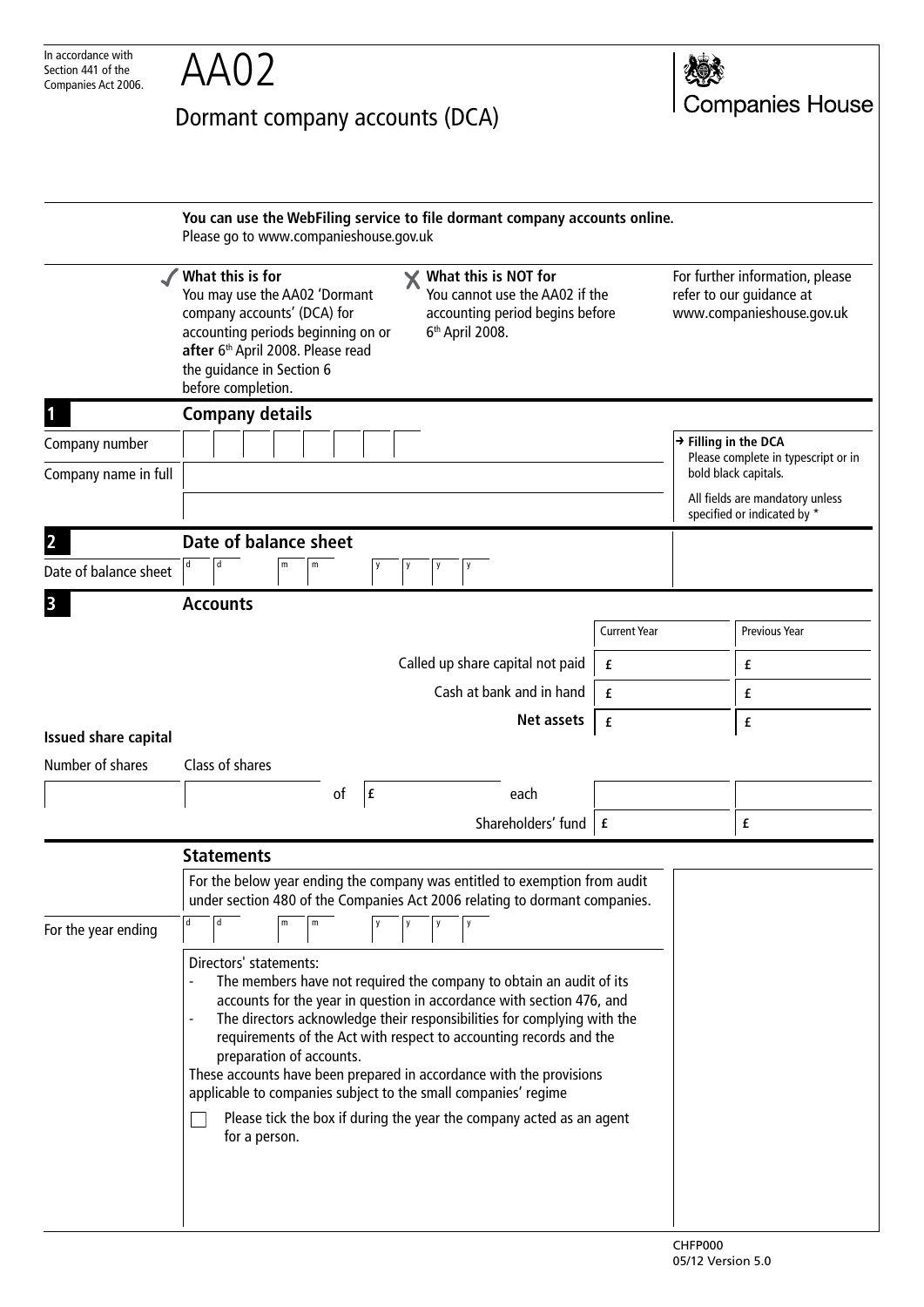AA02 Dormant company accounts (DCA)

|                              | Date of approval of accounts $\bullet$                                                                                                                                                                                                                                                                                                                                             |                                                                                                                                                                                                                                                                                                                          |  |
|------------------------------|------------------------------------------------------------------------------------------------------------------------------------------------------------------------------------------------------------------------------------------------------------------------------------------------------------------------------------------------------------------------------------|--------------------------------------------------------------------------------------------------------------------------------------------------------------------------------------------------------------------------------------------------------------------------------------------------------------------------|--|
| Approval of accounts<br>date | m<br> y <br>  y                                                                                                                                                                                                                                                                                                                                                                    | <b>O</b> Please insert the date the accounts<br>were approved by the board<br>of directors                                                                                                                                                                                                                               |  |
| 5                            | Director's signature and name <sup>o</sup>                                                                                                                                                                                                                                                                                                                                         |                                                                                                                                                                                                                                                                                                                          |  |
| Signature                    | Signature<br>Χ<br>Х                                                                                                                                                                                                                                                                                                                                                                | <sup>2</sup> Please insert the director's signature<br>and director's name.                                                                                                                                                                                                                                              |  |
| Director's name              |                                                                                                                                                                                                                                                                                                                                                                                    |                                                                                                                                                                                                                                                                                                                          |  |
| 6                            | <b>Guidance</b>                                                                                                                                                                                                                                                                                                                                                                    |                                                                                                                                                                                                                                                                                                                          |  |
|                              | This guidance is on preparing dormant company accounts for a company<br>limited by shares where its only transaction is the issue of subscriber<br>shares and the company is not a subsidiary: for financial years beginning<br>on or after 6 <sup>th</sup> April 2008.                                                                                                            | <b>Please Note:</b><br>The total of Net Assets should equal<br>the total of Shareholders' Funds.<br>The DCA is only suitable for dormant<br>companies where the company's                                                                                                                                                |  |
|                              | The attached template for dormant company accounts is only<br>a.<br>suitable for those companies limited by shares which have never<br>traded and where the only transaction entered into the accounting<br>records of the company is the issue of subscriber shares.                                                                                                              | only transaction is one mentioned in<br>'a' above and the company is not a<br>subsidiary.<br>Do not use the DCA if your<br>company is a charity or is limited by<br>guarantee or has no shares.<br>Do not use the DCA if preparing<br>accounts in accordance with<br><b>International Accounting</b><br>Standards (IAS). |  |
|                              | Shares may be fully paid, partly paid or unpaid: Any paid element should<br>b.<br>be shown as "Cash at Bank and in hand", Any unpaid element shown as<br>"Called up share capital not paid".                                                                                                                                                                                       |                                                                                                                                                                                                                                                                                                                          |  |
|                              | Dormant companies acting as an agent for any person must state that they<br>c.<br>have so acted in Section 3.                                                                                                                                                                                                                                                                      |                                                                                                                                                                                                                                                                                                                          |  |
|                              | A fee or penalty raised on the company for the payment of an annual<br>d.<br>return fee, change of name fee, reregistration fee, or late filing penalty may<br>be omitted from the company records and this DCA-if the payment was<br>made by a third party without any right of reimbursement.                                                                                    |                                                                                                                                                                                                                                                                                                                          |  |
|                              | The company directors are responsible for preparing and filing accounts<br>e.<br>at Companies House that comply with the requirements of the Companies<br>Act and failure to do so may result in prosecution. Should you have any<br>doubt about the company's entitlement to file dormant accounts, or the<br>preparation of those accounts, you should seek professional advice. |                                                                                                                                                                                                                                                                                                                          |  |
|                              | This guidance only advises on the preparation of abbreviated dormant<br>f.<br>accounts which can be filed at Companies House. It does not advise on the<br>preparation of full accounts for the members.                                                                                                                                                                           |                                                                                                                                                                                                                                                                                                                          |  |
|                              |                                                                                                                                                                                                                                                                                                                                                                                    |                                                                                                                                                                                                                                                                                                                          |  |
|                              |                                                                                                                                                                                                                                                                                                                                                                                    |                                                                                                                                                                                                                                                                                                                          |  |
|                              |                                                                                                                                                                                                                                                                                                                                                                                    |                                                                                                                                                                                                                                                                                                                          |  |